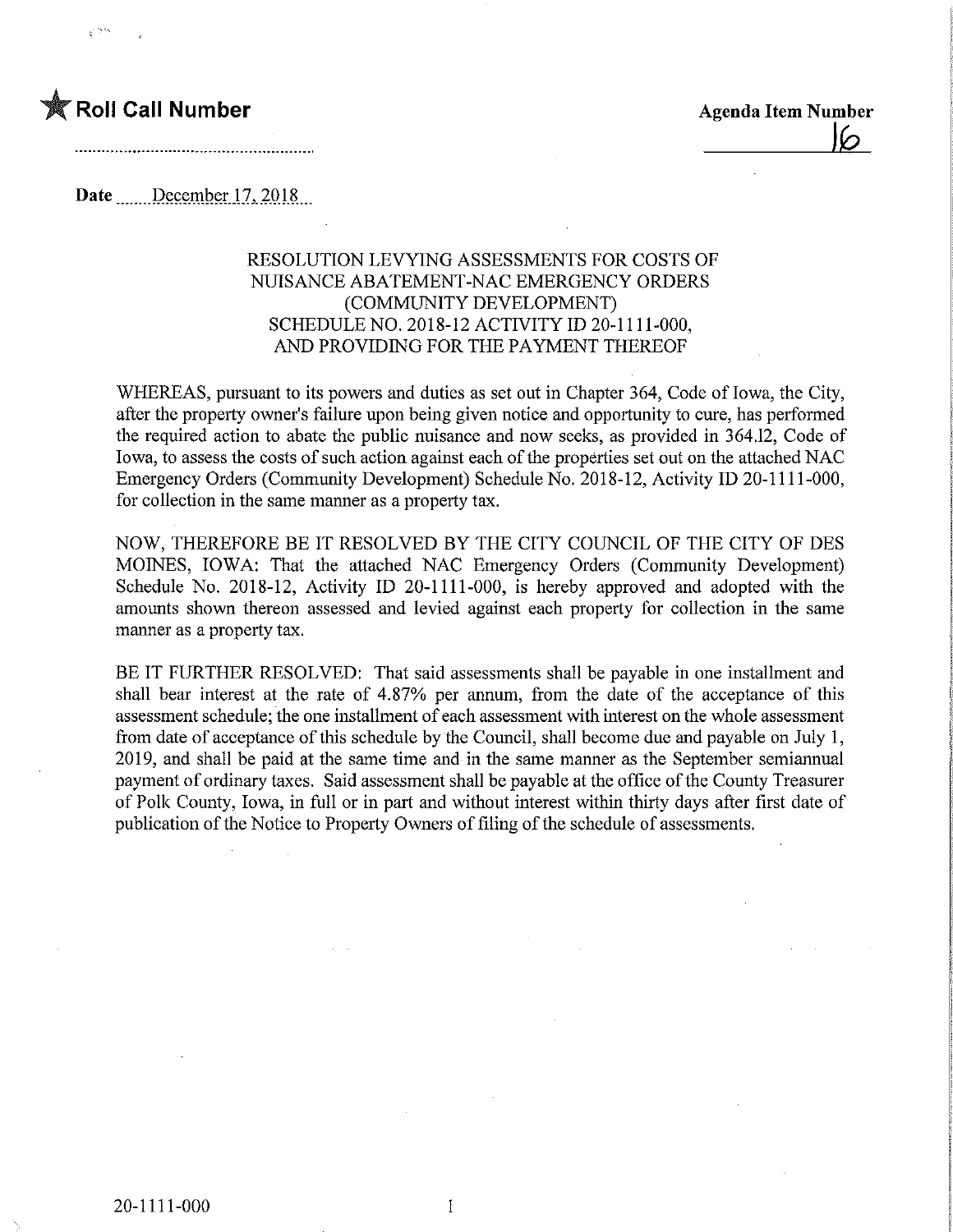

 $\leq h^{\lambda}$ 

 $\sqrt{2}$ 

Date December 17, 2018

BE IT FURTHER RESOLVED, that the Clerk be and is hereby directed to certify said schedule to the County Treasurer of Polk County, Iowa, and to publish notice of said certification once each week for two consecutive weeks in the Des Moines Register, a newspaper printed wholly in the English language, published in Des Moines, Iowa, and of general circulation in Des Moines, Iowa, the first publication of said notice to be made within fifteen days from the date of the filing of said schedule with the County Treasurer, the City Engineer shall send by regular mail to all property owners whose property is subject to assessment a copy of said notice, said mailing to be on or before the date of the second publication of the notice, all as provided and directed by Code Section 384.60, Code of Iowa.

Moved by to adopt. FORM APPROVED; Kathleen Vanderbool Deputy City Attorney

| <b>COUNCIL ACTION</b> | <b>YEAS</b> | <b>NAYS</b> | <b>PASS</b> | <b>ABSENT</b>   |                   |
|-----------------------|-------------|-------------|-------------|-----------------|-------------------|
| <b>COWNIE</b>         |             |             |             |                 |                   |
| <b>COLEMAN</b>        |             |             |             |                 | I, DIAN           |
| <b>GATTO</b>          |             |             |             |                 | certify t         |
| <b>GRAY</b>           |             |             |             |                 | City of 1         |
| <b>HENSLEY</b>        |             |             |             |                 | other pr          |
| <b>MOORE</b>          |             |             |             |                 |                   |
| WESTERGAARD           |             |             |             |                 | IN WIT<br>hand ar |
| TOTAL                 |             |             |             |                 | above w           |
| <b>MOTION CARRIED</b> |             |             |             | <b>APPROVED</b> |                   |
|                       |             |             |             | Mayor           |                   |

## **CERTIFICATE**

IE RAUH, City Clerk of said City hereby hat at a meeting of the City Council of said Des Moines, held on the above date, among oceedings the above was adopted.

NESS WHEREOF, I have hereunto set my id affixed my seal the day and year first ritten.

City Clerk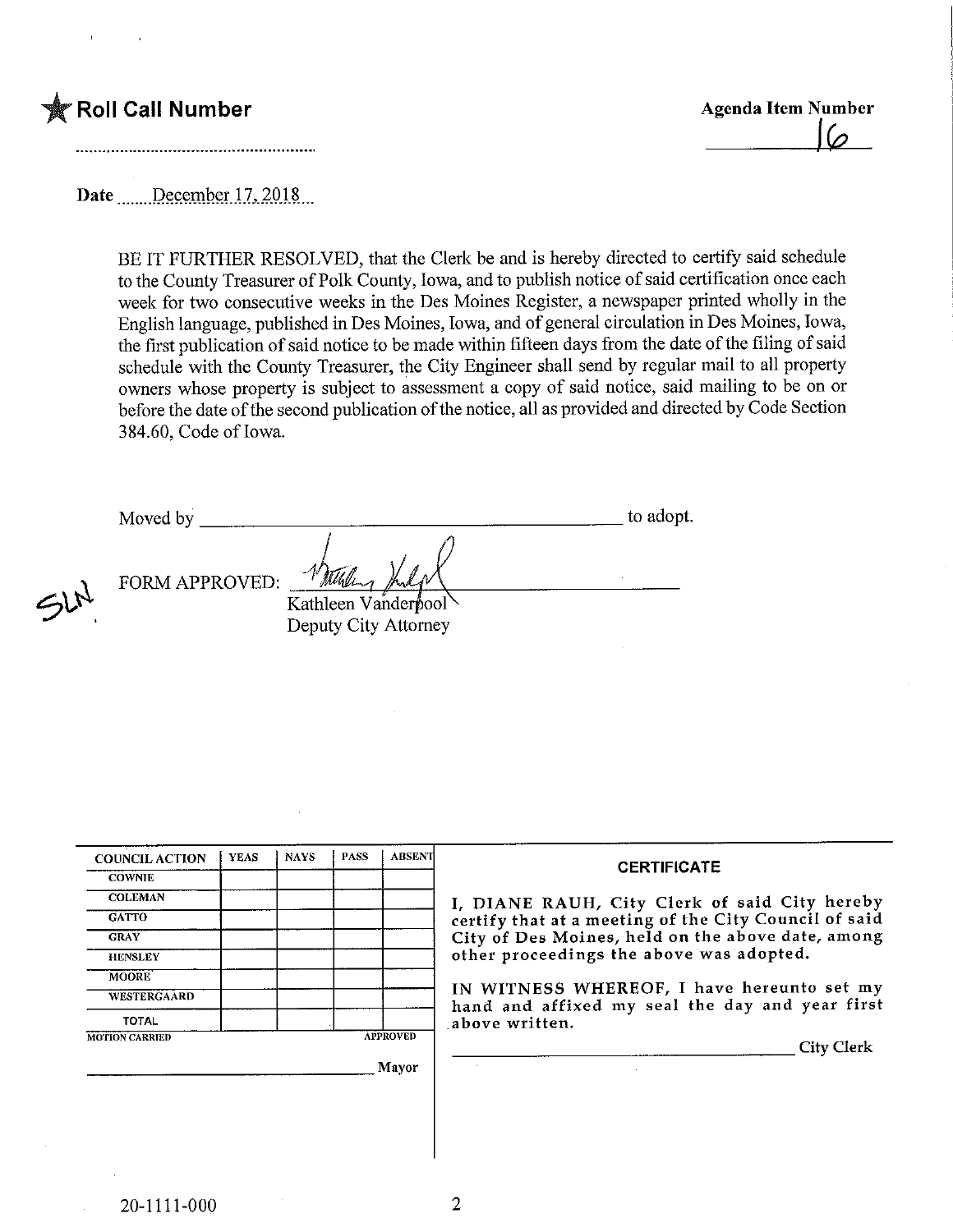|                                                                                                                                                    |                              |                                                                                     |                        |            |                             |                        | $\overline{d}$ |  |
|----------------------------------------------------------------------------------------------------------------------------------------------------|------------------------------|-------------------------------------------------------------------------------------|------------------------|------------|-----------------------------|------------------------|----------------|--|
| Emergency: Nuisance Abatement Clean-up                                                                                                             |                              | ASSESSMENT SCHEDULE NO: 2018-12                                                     |                        |            | PAGE<br>DATE<br><b>TIME</b> | 12/10/2018<br>11:59:23 |                |  |
| DESCRIPTION OF PROPERTY                                                                                                                            | CERTIFICATE<br><b>NUMBER</b> | PROPERTY ADDRESS<br>OWNERS NAME                                                     | DATE AND<br>TYPE       | COST       | INCID                       | TO BE ASSESSED         |                |  |
| 060/00036-000-000<br>LOT 46 ALLEN PLACE                                                                                                            | 00-24079-00                  | 1256 E 23RD ST<br>T - FINNEY, DEBORAH L                                             | 11/05/2018<br>Clean Up | \$1,729.42 | \$35.00<br>\$35.00          | \$1,764.42             |                |  |
| 050/01045-000-000<br>LOT 12 BLK 6 ESHBAUGH & WESTS<br><b>ADDITION</b>                                                                              | 00-24080-00                  | 2628 RACCOON ST<br>T - N8 HOME SOLUTIONS LLC,<br>C - GRAVES, JENNIFER               | 08/29/2018<br>Clean Up | \$419,16   | \$35.00<br>\$35.00          | \$454.16               |                |  |
| 040/02310-000-000<br>S 74 F LOT 26 GOODE & LIKES<br><b>ADDITION</b>                                                                                | 00-24081-00                  | 1800 DES MOINES ST<br>T - REJBA, BRANDY<br>T - REJBA, DAVID                         | 09/04/2018<br>Board Up | \$132.50   | \$35.00<br>\$35.00          | \$167,50               |                |  |
| 040/06125-000-000<br>LOT 3 BLK 21 SUNNYSIDE<br><b>ADDITION</b>                                                                                     | 00-24082-00                  | 2007 DES MOINES ST<br>T - MARTIN, CONNIE G                                          | 09/05/2018<br>Board Up | \$425.00   | \$35.00<br>\$35.00          | \$460.00               |                |  |
| 040/03285-000-000<br>SE OF LN BEG NE COR LT 1 THN W<br>14F SW TO PT 15F E OF SW COR<br>LT 3 LTS 1,2, & 3 HENDRICKS SD<br>OF LT 12 BROOKS & COS ADD | 00-24083-00                  | 1418 E VINE ST<br>T - VONGPHACHANH, BOUNTHAVY                                       | 09/07/2018<br>Board Up | \$110.00   | \$35.00<br>\$35,00          | \$145.00               |                |  |
| 040/04799-000-000<br>E 1/2 LOT 3 BLK 33 STEWARTS<br>ADDITION                                                                                       | 00-24084-00                  | 1416 FREMONT ST<br>T - MACEDA, ZEFERINO<br>T - MACEDA, HERMINIO                     | 09/10/2018<br>Board Up | \$155.00   | \$35.00<br>\$35.00          | \$190.00               |                |  |
| 040/05290-001-000<br>LOTS 19 & 20 & E 43F LOT 21 BLK<br>49 STEWARTS ADDITION                                                                       | 00-24085-00                  | 1533 WALKER ST<br>T - HARDING, TONY L<br>C - PRINE, NORRAE<br>C - PRINE, JIM        | 09/11/2018<br>Board Up | \$175.00   | \$35.00<br>\$35.00          | \$210.00               | УĴ             |  |
| 060/06874-000-000<br>LOT 39 LEVERETT PARK PLAT NO                                                                                                  | 00-24086-00                  | 2301 E 25TH ST<br>T - HEUTON, JANNESS<br>T - HEUTON, JANNESS J<br>T - DANNER, RANDY | 09/14/2018<br>Board Up | \$222.50   | \$35.00<br>\$35.00          | \$257.50               |                |  |
| 040/04799-000-000<br>E 1/2 LOT 3 BLK 33 STEWARTS<br>ADDITION                                                                                       | 00-24087-00                  | 1416 FREMONT ST<br>T - MACEDA, ZEFERINO<br>T - MACEDA, HERMINIO                     | 09/14/2018<br>Board Up | \$267.50   | \$35.00<br>\$35.00          | \$302.50               |                |  |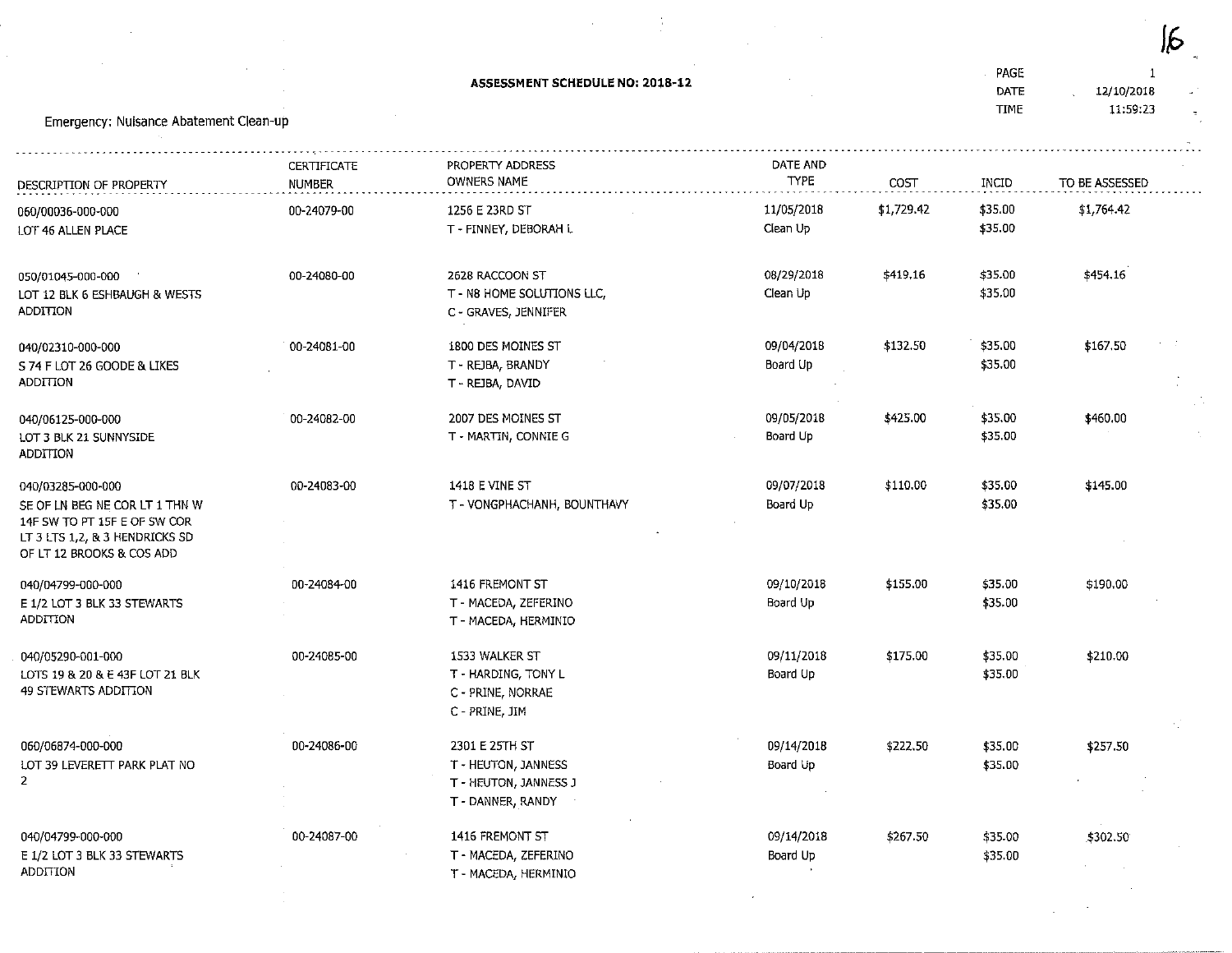|                                                                        |             |                                                                                                            | $\mathcal{G}^{\mathcal{C}}$<br>$\mathcal{O}(\mathcal{O}_\mathcal{A})$ , and $\mathcal{O}(\mathcal{O}_\mathcal{A})$ |            |                    |                |  |
|------------------------------------------------------------------------|-------------|------------------------------------------------------------------------------------------------------------|--------------------------------------------------------------------------------------------------------------------|------------|--------------------|----------------|--|
|                                                                        |             | ASSESSMENT SCHEDULE NO: 2018-12                                                                            |                                                                                                                    |            | PAGE               | $\mathbf{2}$   |  |
|                                                                        |             |                                                                                                            |                                                                                                                    |            | DATE               | 12/10/2018     |  |
| Emergency: Nuisance Abatement Clean-up                                 |             |                                                                                                            |                                                                                                                    |            | <b>TIME</b>        | 11:59:23       |  |
|                                                                        | CERTIFICATE | PROPERTY ADDRESS                                                                                           | DATE AND                                                                                                           |            |                    |                |  |
| DESCRIPTION OF PROPERTY                                                | NUMBER      | <b>OWNERS NAME</b>                                                                                         | TYPE                                                                                                               | COST       | INCID              | TO BE ASSESSED |  |
| 070/02873-000-000<br>LOT 255 MANNS 2ND ADD TO<br><b>LAKE PARK</b>      | 00-24088-00 | 3135 7TH ST<br>T - SHERIDAN, THOMAS R                                                                      | 09/18/2018<br>Clean Up                                                                                             | \$1,692.72 | \$35.00<br>\$35.00 | \$1,727.72     |  |
| 070/03865-000-000<br>LOT 22 BLK 8 NORTH OAK PARK                       | 00-24089-00 | 3839 10TH ST<br>T - HASTINGS, MICHAEL<br>T - SARGENT, LINDA                                                | 09/18/2018<br>Clean Up                                                                                             | \$459.16   | \$35,00<br>\$35.00 | \$494.16       |  |
| 040/05545-000-000<br>W 52.5 F LOT 6 BLK 60 STEWARTS<br><b>ADDITION</b> | 00-24090-00 | 1630 E WALNUT ST<br>T - KHAMPHAVONGSA, CHANTHANOM<br>T - PHOUNSAVATH, AKHAPHONE                            | 09/20/2018<br>Board Up                                                                                             | \$312.50   | \$35.00<br>\$35.00 | \$347.50       |  |
| 060/04428-001-000<br>LTS 736, 737 & 738 FOUR MILE                      | 00-24091-00 | 3732 EASTON BLVD<br>T - STATIONS THREE INC,<br>T - TIN INVESTMENTS LLC,                                    | 09/18/2018<br>Board Up                                                                                             | \$155.00   | \$35,00<br>\$35.00 | \$190.00       |  |
| 070/00024-000-000<br>LOT 8 AETNA PLACE REPLAT                          | 00-24092-00 | 4115 8TH PL<br>T - WING, BROCK                                                                             | 09/18/2018<br>Clean Up                                                                                             | \$819.06   | \$35.00<br>\$35.00 | \$854.06       |  |
| 070/00024-000-000<br>LOT 8 AETNA PLACE REPLAT                          | 00-24093-00 | 4115 8TH PL<br>T - WING, BROCK                                                                             | 09/18/2018<br>Board Up                                                                                             | \$650.00   | \$35.00<br>\$35.00 | \$685.00       |  |
| 070/03815-000-000<br>LOT 21 BLK 6 NORTH OAK PARK                       | 00-24094-00 | 3933 11TH ST<br>T - STEWART, PATRICK W<br>T - ALLEN, JOHN D                                                | 07/18/2018<br>Impound                                                                                              | \$168.62   | \$35.00<br>\$35.00 | \$203.62       |  |
| 040/04799-000-000<br>E 1/2 LOT 3 BLK 33 STEWARTS<br><b>ADDITION</b>    | 00-24095-00 | 1416 FREMONT ST<br>T - MACEDA, ZEFERINO<br>T - MACEDA, HERMINIO                                            | 09/19/2018<br>Clean Up                                                                                             | \$442.35   | \$35.00<br>\$35.00 | \$477.35       |  |
| 120/04896-000-000<br>W 63 F N 138 F LOT 15 SOUTH<br><b>MEADOWS</b>     | 00-24096-00 | 401 E WALL AVE<br>T - MMB INVESTMENTS LLC,<br>T - BRAGG, NANCY R                                           | 09/14/2018<br>Board Up                                                                                             | \$155.00   | \$35.00<br>\$35.00 | \$190.00       |  |
| 120/02503-000-000<br>LOT 7 HIGH VIEW PLACE                             | 00-24097-00 | 5902 SW 5TH ST<br>T - JENKINS, ALICE J<br>T - JENKINS, CLYDE W<br>C - SCOTT, SHARON F<br>C - SCOTT, GARY D | 09/18/2018<br>Board Up                                                                                             | \$155.00   | \$35.00<br>\$35.00 | \$190.00       |  |
|                                                                        |             |                                                                                                            |                                                                                                                    |            |                    |                |  |

 $\bar{\mathcal{A}}$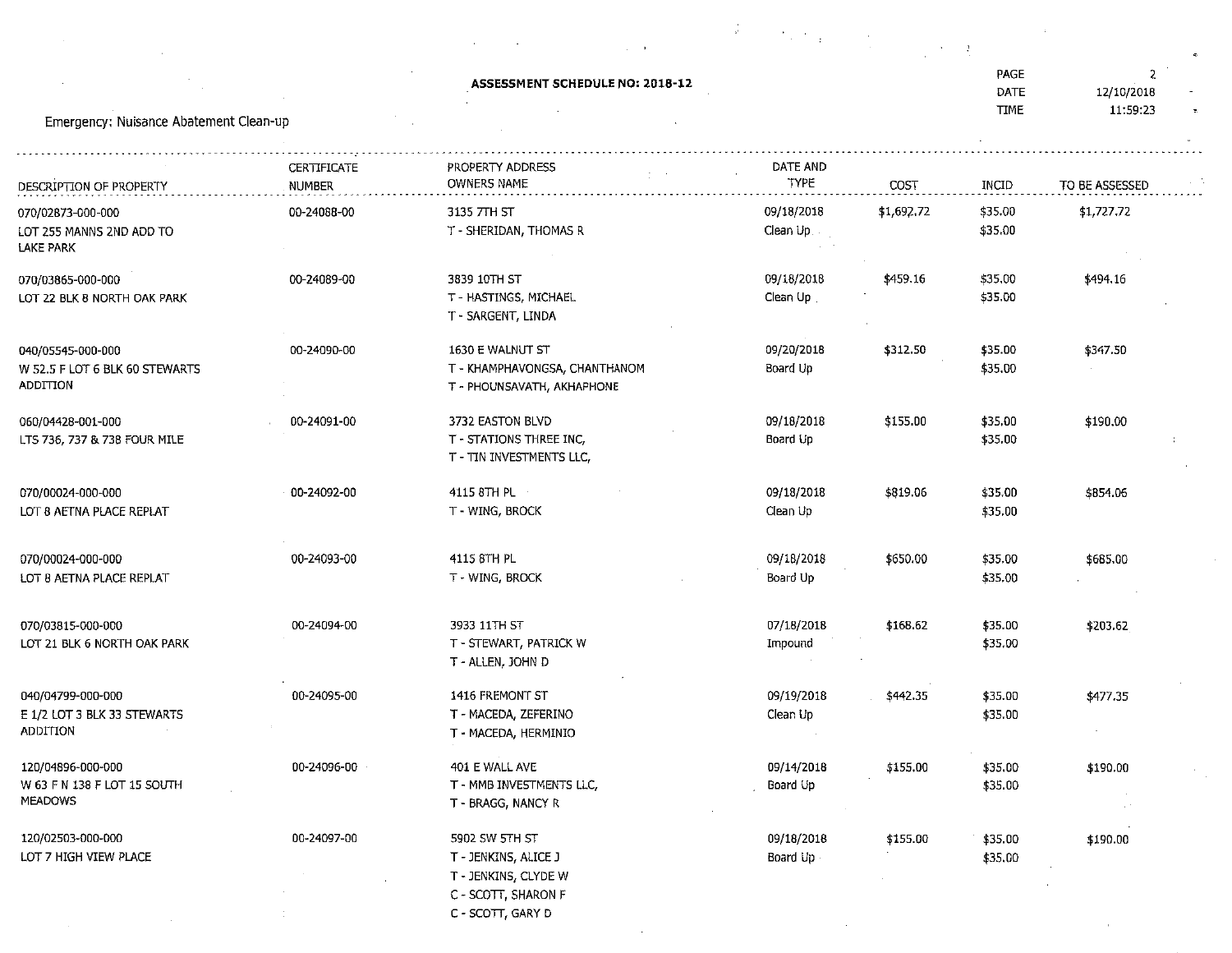|                                                                                                                                                                                                 |                    |                                                                            |                        |          |                    |                 | Ø  |
|-------------------------------------------------------------------------------------------------------------------------------------------------------------------------------------------------|--------------------|----------------------------------------------------------------------------|------------------------|----------|--------------------|-----------------|----|
|                                                                                                                                                                                                 |                    | <b>ASSESSMENT SCHEDULE NO: 2018-12</b>                                     |                        |          | PAGE<br>DATE       | 3<br>12/10/2018 |    |
| Emergency: Nuisance Abatement Clean-up                                                                                                                                                          |                    |                                                                            |                        |          | <b>TIME</b>        | 11:59:23        |    |
|                                                                                                                                                                                                 | <b>CERTIFICATE</b> | PROPERTY ADDRESS                                                           | DATE AND               |          |                    |                 |    |
| DESCRIPTION OF PROPERTY                                                                                                                                                                         | <b>NUMBER</b>      | OWNERS NAME                                                                | <b>TYPE</b>            | COST     | INCID              | TO BE ASSESSED  |    |
| 120/07321-002-000<br>-ex beg SW Cor of SEC THN N<br>267.4F SELY 491.9F W 374.3F TO<br>POB- N 1281.88F S 1876.69F W<br>1550.12F & S 580F W 1750.12F S<br>110A SW 1/4 LESS RD EAS SEC<br>32-78-24 | 00-24098-00        | 2525 COUNTY LINE RD LOT 73<br>T - MEADOWS MOBILE HOME COMMUNITY LC,        | 09/21/2018<br>Clean Up | \$131.81 | \$35.00<br>\$35.00 | \$166.81        |    |
| 010/00770-000-000                                                                                                                                                                               | 00-24099-00        | 814 OLINDA AVE                                                             | 09/19/2018             | \$110.00 | \$35.00            | \$145.00        |    |
| LOT 382 1ST PLAT OF CLIFTON<br>HGTS                                                                                                                                                             |                    | T - KING, TERI<br>T - OPTIMUM WEALTH ASSET MANAGEMENT LLC,                 | Board Up               |          | \$35.00            |                 |    |
| 120/05604-000-000<br>LOTS 21 & 22 BLK 5 CORR PLT 15T<br>ADD TO THOMAS HGTS                                                                                                                      | 00-24100-00        | 5708 SW 2ND ST<br>T - AMY LLC,<br>T - KESSLER, MARLENE                     | 09/24/2018<br>Board Up | \$380.00 | \$35.00<br>\$35.00 | \$415.00        |    |
| 010/04939-000-000<br>S 72.77 N 144.77 F W 1/2 LT 1<br>TALLMADGES SUB-DIV                                                                                                                        | 00-24101-00        | 2309 SE 5TH ST<br>T - PORTER, LEE R                                        | 09/27/2018<br>Clean Up | \$693.51 | \$35.00<br>\$35.00 | \$728.51        |    |
| 080/01782-000-000<br>S 106 F N 382 F LOT 3 EUCLID<br><b>HEIGHTS</b>                                                                                                                             | 00-24102-00        | 3612 M L KING JR PKWY<br>T - KARAIDOS, ALVERDA L                           | 08/09/2018<br>Board Up | \$215.00 | \$35.00<br>\$35.00 | \$250.00        |    |
| 080/01633-000-000<br>S 21 F N 45 F LOT 2 BLK E<br>EDGEWOOD PARK                                                                                                                                 | 00-24103-00        | 1507 11TH ST<br>T - UCR 9 INVESTMENT INC,<br>C - RICE-NEIGHBORS, ROZINNA M | 08/14/2018<br>Board Up | \$155.00 | \$35.00<br>\$35.00 | \$190.00        |    |
| 100/09603-000-000<br>E 120.06F LOT 21 BLK 4 MERRITT<br>& FISCHERS PARK                                                                                                                          | 00-24104-00        | 1531 34TH ST<br>T - ST J SWAIN, AMANDA                                     | 06/29/2018<br>Impound  | \$140.00 | \$35.00<br>\$35.00 | \$175,00        |    |
| 030/05054-000-000<br>W 1/2 LOT 285 & 286 UNIVERSITY<br>LAND COS 1ST ADDITION                                                                                                                    | 00-24105-00        | 915 28TH ST<br>T - ANDERSON, JAMES L                                       | 08/09/2018<br>Clean Up | \$146.81 | \$35.00<br>\$35.00 | \$181.81        |    |
| $\mathbf{r}_{\mathbf{A}}$<br>080/03453-000-000<br>S 50F LOT 1 INGLE-WOLD                                                                                                                        | 00-24106-00        | 1700 13TH ST<br>T - PARSONS, DANA L                                        | 08/20/2018<br>Board Up | \$312.50 | \$35.00<br>\$35.00 | \$347.50        | A. |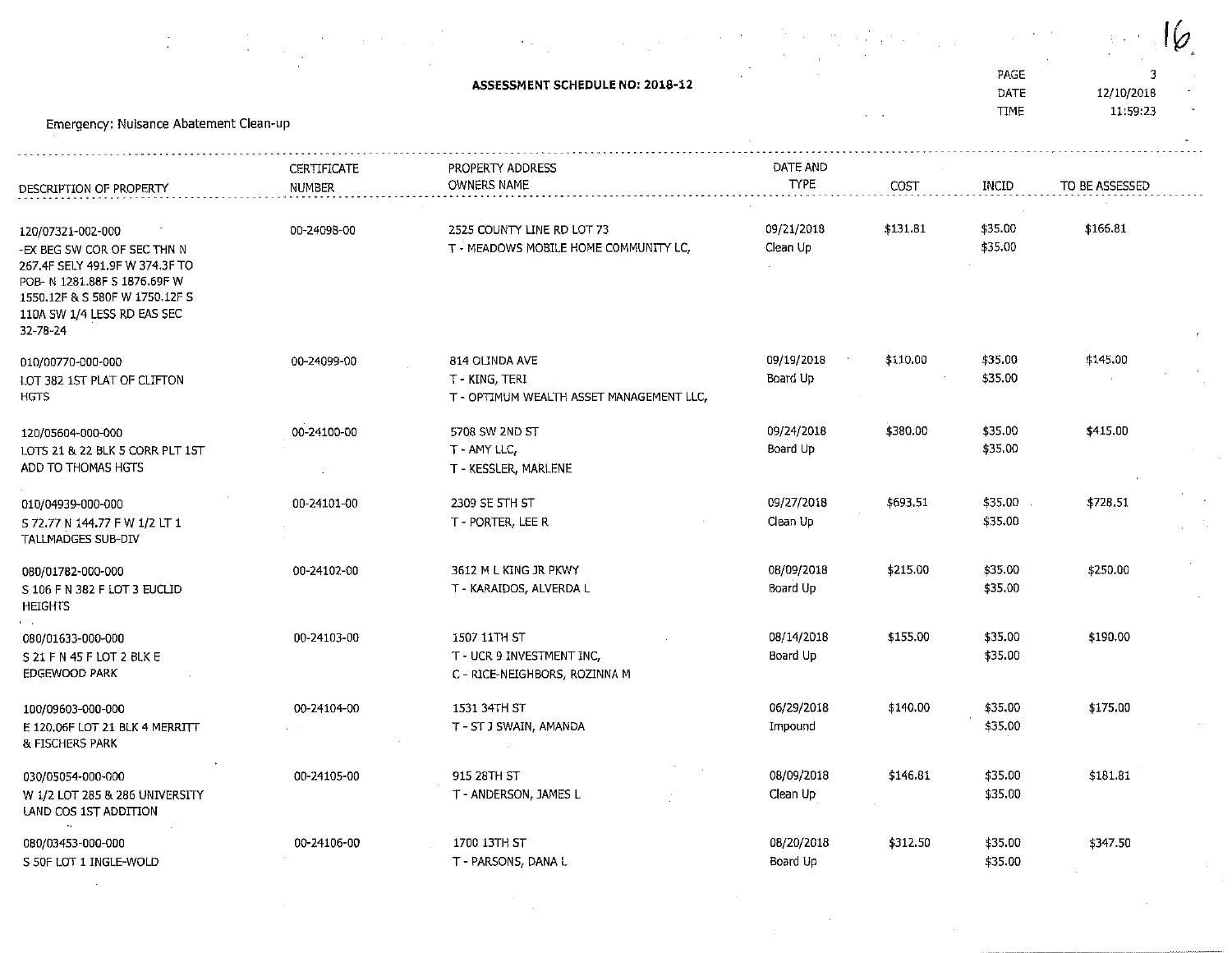|                                                                                                 |                                     | ASSESSMENT SCHEDULE NO: 2018-12                                                                      |                         |            | PAGE<br>DATE<br>TIME | 4<br>12/10/2018<br>11:59:23 |
|-------------------------------------------------------------------------------------------------|-------------------------------------|------------------------------------------------------------------------------------------------------|-------------------------|------------|----------------------|-----------------------------|
| Emergency: Nuisance Abatement Clean-up                                                          |                                     |                                                                                                      |                         |            |                      |                             |
| DESCRIPTION OF PROPERTY                                                                         | <b>CERTIFICATE</b><br><b>NUMBER</b> | PROPERTY ADDRESS<br><b>OWNERS NAME</b>                                                               | DATE AND<br><b>TYPE</b> | COST       | INCID                | TO BE ASSESSED              |
| 030/06000-000-000<br>N 78 F LTS 11 & 12 SD LTS 8 & 9<br>OP NW FRL 1/4 NW FRL 1/4 SEC<br>4-78-24 | 00-24107-00                         | 1124 13TH ST<br>T - TIGER, SAMUEL                                                                    | 08/20/2018<br>Board Up  | \$222.50   | \$35.00<br>\$35.00   | \$257.50                    |
| 080/00367-000-000<br>LOT 63 BATES ADDITION                                                      | 00-24108-00                         | 1547 4TH ST<br>T - OAK PARK INVESTMENTS PARTNERSHIP LI,                                              | 08/22/2018<br>Board Up  | \$155.00   | \$35.00<br>\$35.00   | \$190.00                    |
| 080/03345-000-000<br>LOT 3 BLK 2 INGLESIDE                                                      | 00-24109-00                         | 1817 23RD ST<br>T - FRANK E WEINSTEIN IRA,<br>T - EQUITY TRUST COMPANY CUSTODIAN,<br>C - CERDA, SARA | 09/05/2018<br>Clean Up  | \$131.81   | \$35.00<br>\$35.00   | \$166.81                    |
| 080/06615-002-000<br>10F S & ADJ & 5 22F LOTS 1 & 2<br>BLK B THOMPSONS SUB DIV                  | 00-24110-00                         | 1442 8TH ST<br>T - MOORING TAX ASSET GROUP XILLC,                                                    | 08/17/2018<br>Clean Up  | \$912.51   | \$35.00<br>\$35.00   | \$947.51                    |
| 100/10280-000-000<br>N 5F LOT 21 CHURCHS SUB DIV<br>PLAT 2; AND LOT 6 PATRICIA                  | 00-24111-00                         | 3209 45TH ST<br>T - STANWICH MORTGAGE LOAN TRUST A,<br>T - WILMINGTON SAVINGS FUND SOCIETY FSB,      | 07/16/2018<br>Clean Up- | \$646.51   | \$35.00<br>\$35.00   | \$681.51                    |
| 080/02324-000-000<br>LOT 20 GARDEN ADDITION                                                     | 00-24112-00                         | 1617 CARPENTER AVE<br>T - IAN BOCA LLC,<br>T - DANIEL REY LLC,<br>C - PEREZ, FRANCISCO A             | 08/17/2018<br>Clean Up  | \$1,459.92 | \$35.00<br>\$35.00   | \$1,494.92                  |
| 100/10065-000-000<br>E 1/2 LOT 15 NELSON HEIGHTS                                                | 00-24113-00                         | 1620 33RD ST<br>T - SIEVERDING, LINDA A<br>T - SIEVERDING, JOHN A                                    | 08/17/2018<br>Clean Up  | \$490.97   | \$35.00<br>\$35.00   | \$525.97                    |
| 030/00773-000-000<br>N 1/2 LOT 37 & S 47F LOT 38 T K<br><b>CLARKES ADDITION</b>                 | 00-24114-00                         | 1121 21ST ST<br>T - UTC 30 LLC,<br>T - REED, TESSIE                                                  | 08/20/2018<br>Clean Up  | \$694.33   | \$35.00<br>\$35.00   | \$729.33                    |
| 080/04230-000-000<br>LOT 16 BLK 2 MC MARTIN &<br>SNELLS ADD                                     | 00-24115-00                         | 1421 11TH ST<br>T - HERNANDEZ, JULIA<br>T - HOLMES, DAISY<br>C - HERNANDEZ, JULIA                    | 08/24/2018<br>Clean Up  | \$540.16   | \$35.00<br>\$35.00   | \$575.16                    |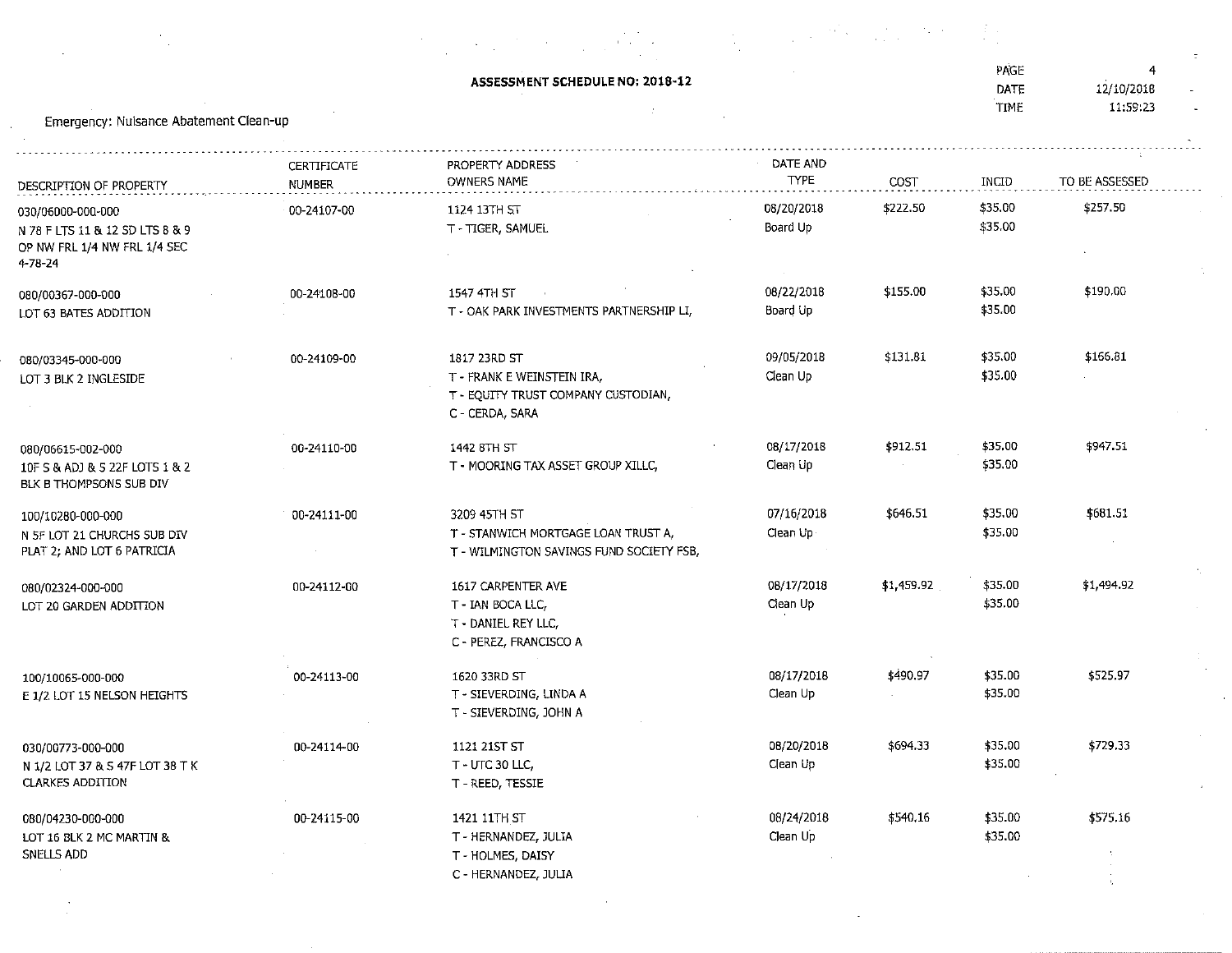Emergency: Nuisance Abatement Cfean-up DATE TIME 12/10/2018 11:59^3DESCRIPTION OF PROPERTTCERTIFICATENUMBERPROPERTY ADDRESS OWNERS NAMEDATE AND T<PE08/27/2D18Board Up08/24/2018Clean Up08/20/2018Ciean Up .06/11/2018Clean UpCOST\$1,076,22\$453.16\$1,434.92\$161.81INCID\$35.00 \$35.00\$35.00 \$35.00\$35.00 \$35.00\$35.00 \$35.00TO BE ASSESSED\$1,111.22\$488.16\$1,469.92\$196,81080/02059-000-000LOT 6 FIVE OAKS080/05402-000-000 LOT 8 BLK 28 PROSPECT PARK080/04867-000-000 LOT 58 NORTH UNIVERSITY PARK080/07489-001-000 LT 147 & N 8.04F LT 146KEOSAUQUA WAY PLAT 5; ANL ITS 33,34^35,36 & S 6F E 82,5F LT37 WOODSIDE100/09576-000-000LOT 21 BLK 3 MERRITT & FISCHERS PARK080/07421-000-000LOT 33 WINNIES PLACI 00-24116-0000-24117-0000-24118-0000-24119-0000-24120-0000-24121-002722 MOVER STT - SMITH, SARA E T - ACC HOLDING LLC,1602 11TH STT - MARGTHEK, ATHAL L 2719 FRANKLIN AVE T-NASCAR, DELOREST - DSV SPV1 LLC,1212 15TH PL T-SHERIDAN, TIMOTHY RT-WRIGHT.ANGIEL1529 33RD ST T-ROWLAND, PAULA3504 27TH PL T - THOMAS/ VICENT RT - SMITH, TODD R 09/04/2018Clean Up09/24/2018Clean Up\$418.77\$1,441,99\$35.00 \$35,00\$35.00 \$35.00\$453,77\$1,476.99OBO/03504-000-000LOT 45 INGLE-WOLD 00-24122-00 1316 JEFFERSON AVE T - ANDREWS/ ATHENA ADR09/21/2018Clean Up\$650.51 \$35.00 \$35.00\$685.51080/03243-000-000LOT 53 ICE DALE00-24123-00080/07319-000-00000-24124-001930 22ND ST T-SPRINGER, JEFFT - HINES, DAVID <del>l</del> C - MC CULLOGH, RAY C - MC CULLOGH, VIDA F2003 WASHINGTON AVE09/24/2018Clean Up $\sim$   $\sim$ 09/1^2018\$467.16\$575.00\$35,00 \$35,00\$35.00\$502,16\$610.00

ASSESSMENT SCHEDULE NO: 2018-12

 $\,$ l $(\varphi$ 

5

PAGE

\$35.00

 -EX E 21.6F ON N LTLH &E 23.5F ON S LN- 5 100.35F LT 2 WILLIAMS3RD ADDFTION TO DES MOINES

C - PARAMOUNT REAL ESTATE HOLDINGS,

Clean Up

C - BRADLEY, SARAH

T-SHINN, HELENA LT-CHABLA/MANUEL